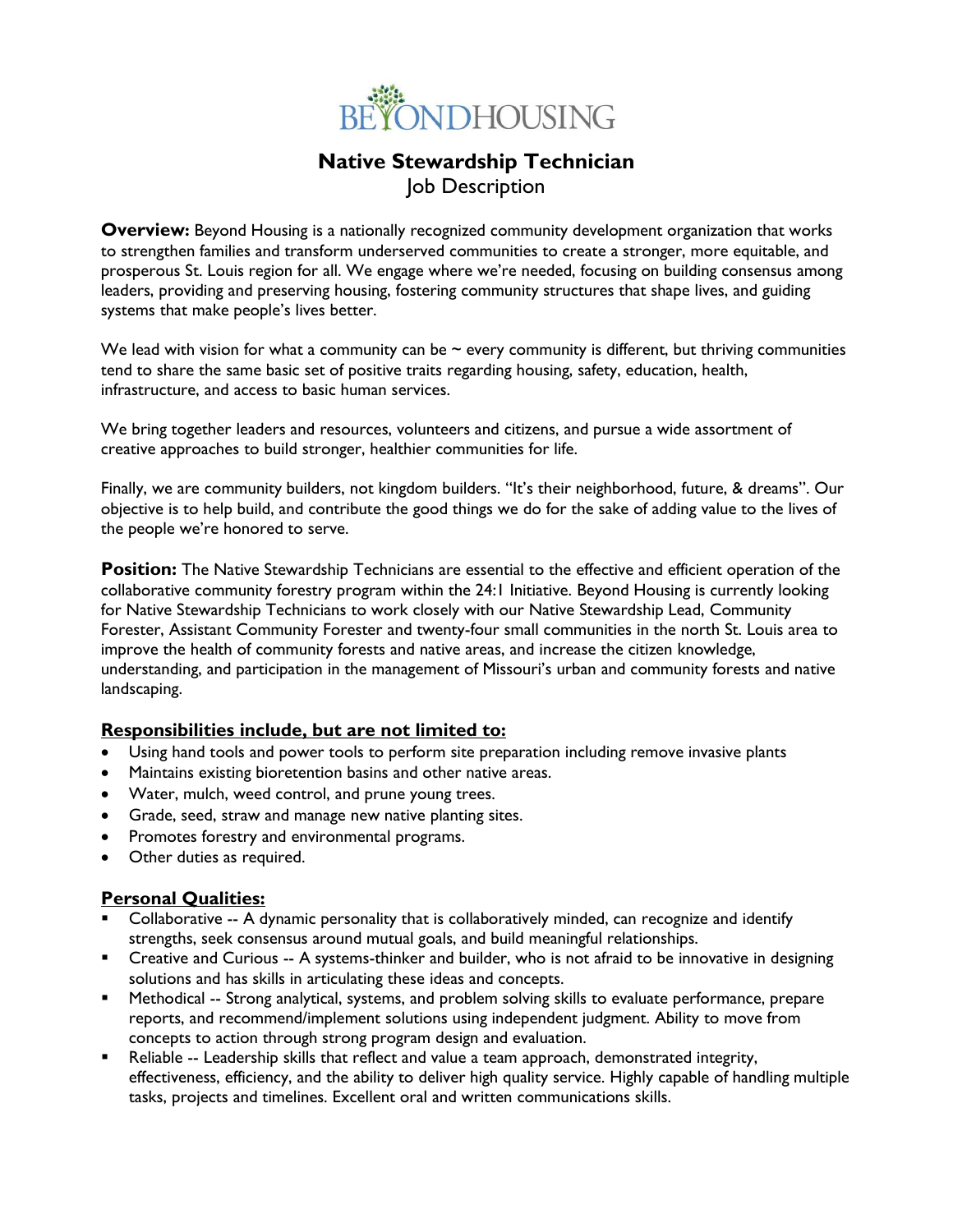- Trusted -- Ability to work with residents, partners, and staff of diversified backgrounds with a positive, optimistic, solutions oriented attitude. Shares a deep respect for the community, its stakeholders and the residents that we serve.
- Driven -- Passion for the work and an interest in continuous learning and improvement.

## **Preferred Experience and Qualifications:**

- Position requires a High School Diploma and an interest in serving their community, working outdoors, and learning new skills.
- Comfort with using tools and equipment that are used in construction and landscaping projects after training.
- Familiarity with the 24:1/Normandy Schools Collaborative
- Able to work in a fast- changing environment
- Commitment to racial equity with a diverse group of people.
- Must possess attention to detail.
- Excellent oral and written communication skills.
- Focus on providing exceptional customer service to internal and external constituents.
- Must be able to work in extremely hot or cold temperatures, and walk on rough terrain.
- Candidate must have reliable transportation, a valid Missouri Driver's License and insurance.
- Team builder and community builder. Ability to work well with others in a collaborative team environment.

#### **Supervisor:**

- Native Stewardship Lead
- Director of Forestry and Community Conservation, Deputy Chief Operating Officer

### **Salary and Benefits:**

- Full-time salaried position as determined in current Beyond Housing Employee Handbook
- Salary \$15 per hour

### **Application Instructions:**

Please send resume and cover letter by email to [hr@beyondhousing.org.](mailto:hr@beyondhousing.org) This job will remain posted until it has been filled.

*Beyond Housing believes that each individual is unique and we are committed to respecting the diversity of all individuals. We strive to move beyond simple tolerance, embracing and celebrating the differences contained within each of us, making us stronger as whole.*

*The above statements are intended to describe the general nature and level of work being performed by people assigned to this position. They are not intended to be a complete list of all responsibilities, duties, and skills required. Beyond Housing is an Equal Opportunity Employer.*

*ADA – Beyond Housing is committed to furthering the purpose of the American with Disabilities Act (ADA). The company is always willing to consider reasonable accommodations, which may allow a disabled person to perform this or any other job. The Summary of Physical Requirements is a list of what we believe at this point to be necessary in order to perform the essential functions of the job.*

*Diversity & Inclusion Statement: At Beyond Housing, we are committed to promoting Diversity, Inclusion, and Equity throughout our organization and culture. We strive to understand and appreciate the individuality of every employee and create a better place to work for all. We nurture a culture where everyone positively acknowledges equity through action and is aware, understanding, and appreciative of diversity.*